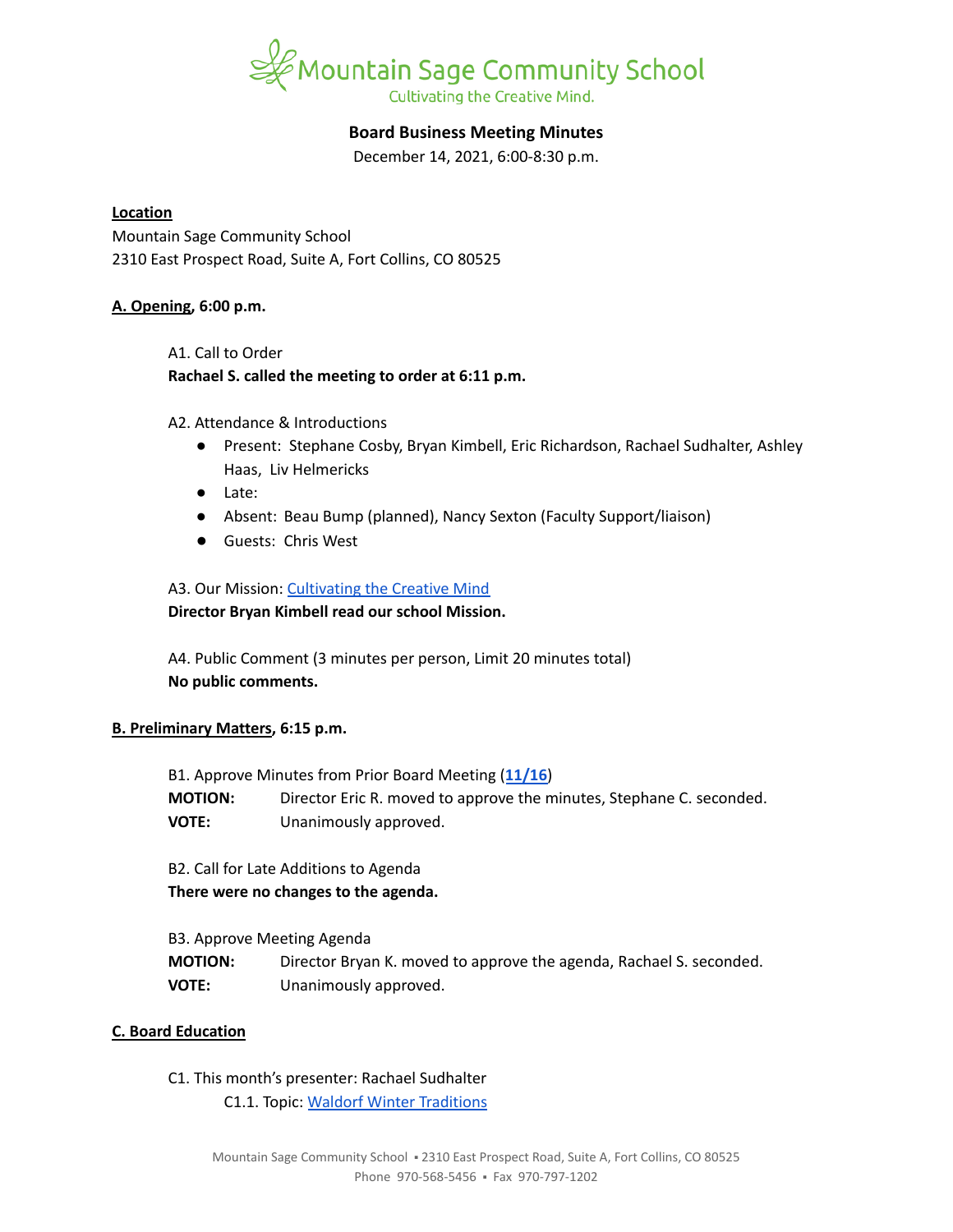

### **D. Regular Business, 6:30 p.m.**

D1. Consent Agenda (Confirm Consent Designation)

D1.1 Policy Review (i.e. no discussion, if item pulled move to bottom of D):

D1.1.1 - School Policy Review: [IJ-R,](https://drive.google.com/open?id=1VhNjJtwlQdrlMJROr1fbZQEU7ISQtJioxeUDTl28MDQ) [IJK](https://drive.google.com/open?id=1TLgQ8pYEhh1_f_wu__BLZmvFUO2x9kZgpssrFo-vxGI), [IJL](https://docs.google.com/document/d/1fRdfF8w3vnJxj2pnuuVj52xbijDI6IsGv32Nxkfshi8/edit?usp=sharing), [IJOA](https://drive.google.com/open?id=127iMJeasFSKC9cgptf53Po-Lt65l7qPxlFaFTCDx8Bc)

**MOTION:** Director Ashley H. moved to approve the school policies on the Consent Agenda, Bryan K. seconded.

**VOTE:** Unanimously approved.

- D2. Review [Strategic](https://docs.google.com/spreadsheets/d/1RR7z4DQ0Oq8Z29iw-TRpzfxcoDyemB4IFJY4Hpq8Y_k/edit?usp=sharing) Plan
- D3. School Director's Report

# **Students**

- Great growth in math and language arts.
- The dedicated WIN times appear to be working very well.
- The further we get into the year the more apparent the impact of the past year. There is a lot to recover from.
- Kids and families have a lot of needs and the school is at the intersection of that on a daily basis.
- There is always a build-up of energy leading up to a break. This week feels pretty good compared to normal.
- The kids are enjoying the new slide hill. It's bringing a lot of joy to the kids.
- **Electives** 
	- This is the first year with middle school electives.
	- Mixed-grade elective groups that happen on Thursdays and Fridays.
	- Middle-school student survey went out and so far the response is good.
- Classes are doing the Winter Spiral this week.
- There's an 8th grade play this week.
- Health-wise
	- $\circ$  The health team is doing well.
	- No classes in outbreak status.

## **Staff**

- Great growth in math and language arts.
- Staff are definitely ready for the break.
- Internal question sent to staff about their intentions for next year. Winter break is a time of contemplation for staff. It is a very personal experience right now.
- Hiring.
	- Facilities manager / custodial
	- Hired our in-house sub Briton Glaser
- Continuing to find the balance of space, connection and collaboration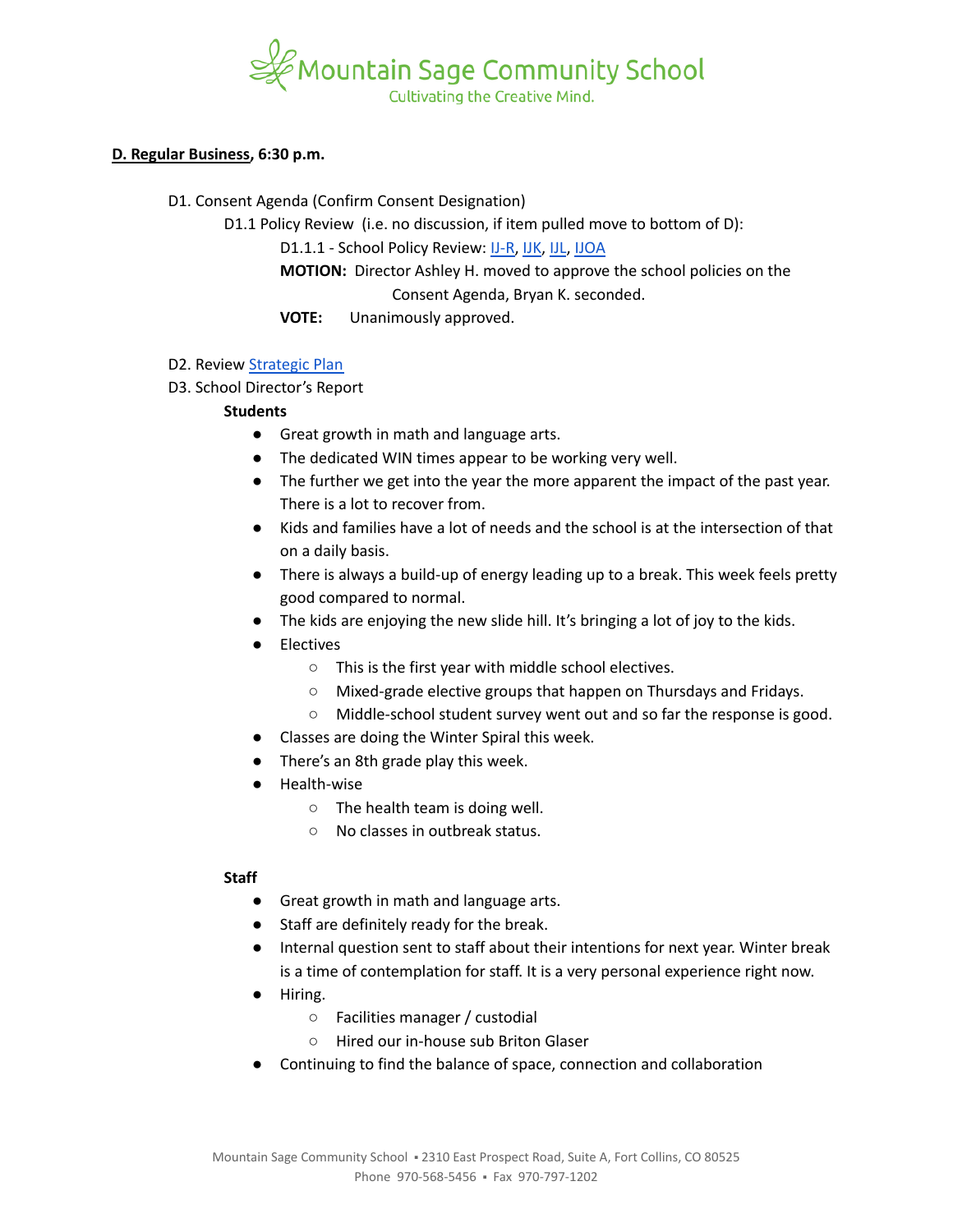

- Partnering teachers is helping knit the community together and provide support for each other.
- **Reviews** 
	- Appreciative Inquiry is typically a conversation and strengths-based
	- Want to integrate peer feedback, but want to do it in a way that supports development and feels safe.
	- Consulting with our partner Employers Council about how to best integrate peer feedback into the review process. It may be separate from reviews.
- Liv has been very busy. Mostly assisting with family issues.

## **In General**

- In the school community there is just really a need for connection right now.
- School community events are definitely missed.
- Looking forward to Winter Faire, even if just for the children this year.
- There is so much beautiful work being done here every day and everyone is helping to support the children.
- Mid-year reports coming in January.
- Enrollment
	- The lottery is coming up.
	- Working with teachers on an enrollment video.
	- Goal: Retain our 5th graders, since middle school is one of those areas we typically see attrition.
- Working on a new verse
	- May wisdom shine through me
	- May love glow within me
	- May strength permeate me
	- That in me may arise
	- A servant of goodness, selfless and true
- Need more time to work on the 2022-23 school calendar. Should be ready in January.
- Working on Facilities and Budget
- Pick-up issues
	- Check who our first-arrivers are for preparedness
	- Remind parents of the carpool tool
	- Consider other options like the van idea, overflow parking

## D4. Committee Updates

- D4.1 Finance Committee Update ([report](https://docs.google.com/document/d/1kLtSjzhRNehQwrMlr9umwD8ecu97xeYzDIPWgTnNOUE/edit?usp=sharing))
	- D4.1.1 2021-22 budget approval
	- **MOTION:** Ashley H. moved to approve the 2021-22 budget, Bryan K. seconded.
	- **VOTE:** Unanimously approved.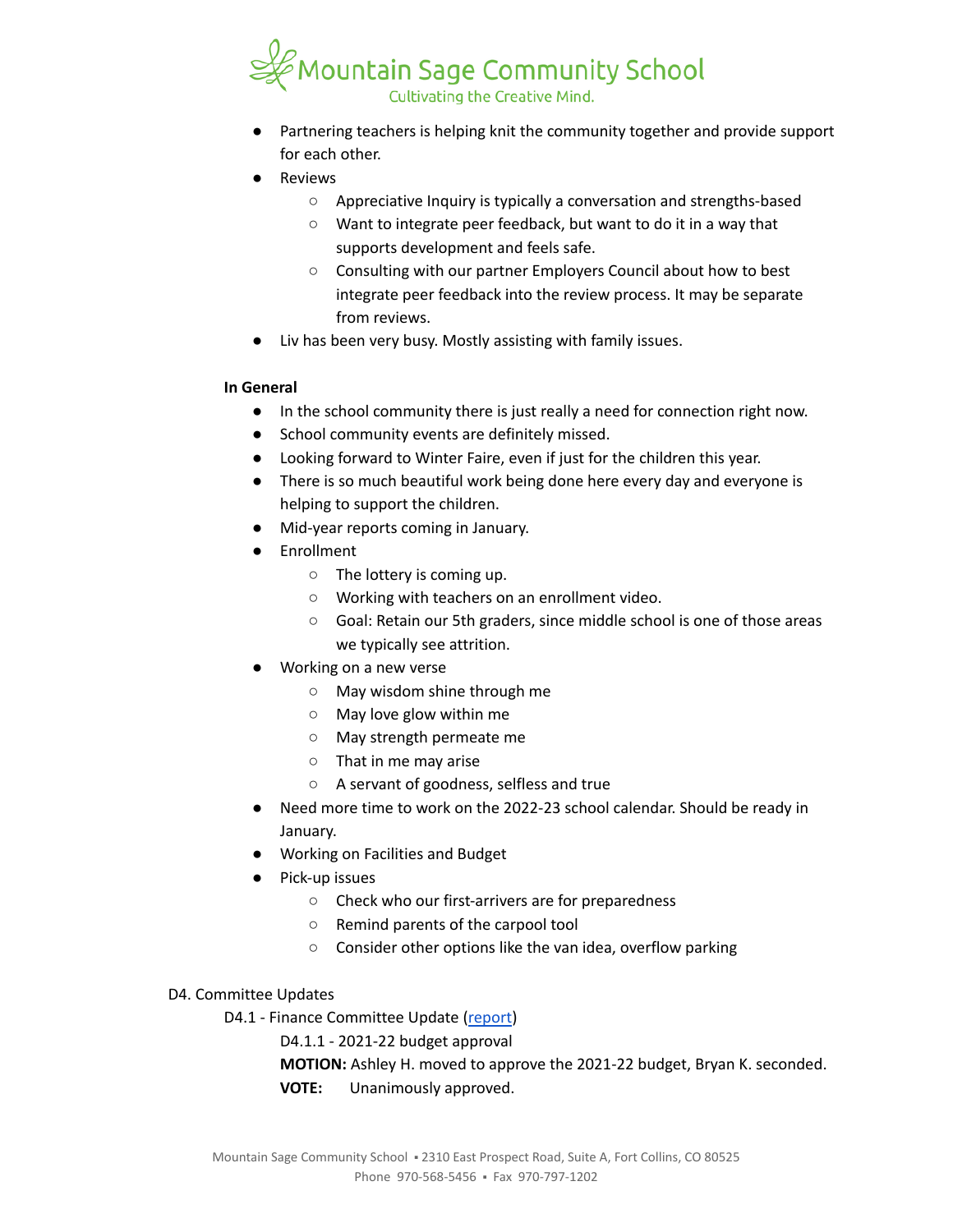

**AI**: Beau B - President to sign the approved budget.

The approved budget will be put on the website.

- D4.2 Facilities Committee [\(report\)](https://docs.google.com/document/d/14jDVaGnuBu8lEE1yYy-Coyw61KxVKASR6kdiONITq80/edit?usp=sharing)
	- D4.2.1 Owner's Rep
- D4.3 School Accountability Committee Update [\(report](https://docs.google.com/document/d/1ubbEB4CIYNrTMU37odbX4-VqKjMYiACsYZliY7R2N7E/edit?usp=sharing))
- D4.4 Logistics Committee Update ([report](https://docs.google.com/document/d/1sxQydpPYzJ0NYPMAe-qJE7toBuLuaaUIvMKBhmo96_w/edit?usp=sharing))
- D4.5 Fund Development Committee (no updates)
- D4.6 Policy Discussion
	- D4.6.1 PSD Policy Updates (through 12/3/2021): [Summary](https://docs.google.com/document/d/1sh2mIh9maSvFrwmGwjP3tAeqILyz91bPH3JWiLFNvT8)
	- D4.6.2 Update on Policies: [IGF](https://drive.google.com/open?id=1YBuMipv4-8akEC1rjji4WdzpHc0a9nuVUP8uPDaN7w8), [IGF-R](https://drive.google.com/open?id=1miaI655qSVx0mkoge_Ogf0wfQe_WHysQOHWy3E8vP_4), [IHA,](https://drive.google.com/open?id=1rMNshX07qFv68v2FzhCZDtcOTvdvQ8-phi6XyMGnv2A) [IJ](https://drive.google.com/open?id=16Apta1Nk1rBYb8051Ha-6trPXjppnsisQfkh4iU4n5I)
	- D4.6.3 January School Policy Review: [IJOA-R](https://drive.google.com/open?id=10D8cL9gSGsZ4qw0McfOHYMYGB72Y2tjHtReRjqjzPfw), [IKC](https://drive.google.com/open?id=1cgaogQY3tVvadtDpqK5bu3_PBjTILUTrKFvVYDPN50o)
	- D4.6.4 January Board Policy Review: [GP3.1,](https://docs.google.com/document/d/1NonFAZjQqrgk3QgqYytescPeinFAJlvsinSFU_gML5Q) [GP3.2](https://docs.google.com/document/d/1hnkmTRt9MDSaMV_ZQoyMefFZinry9VycskNaaV3UnGE)

#### D5. Scheduling Matters

- D5.1 Items of the Month (see Board [calendar\)](https://docs.google.com/document/d/12S6s-qevYMsnj8Cr2yw6uMO7S7hL3gz2oKvXZk5ZndQ/edit?usp=sharing)
	- D5.1.1 Approve calendar for upcoming Calendar year
	- D5.1.2 Thank you cards to faculty and staff
	- D5.1.3 Review Parent and Faculty Survey and make necessary changes
- D5.2 Review [Upcoming](https://www.mountainsage.org/calendars/) School Calendar Events, Board Member Attendance

#### D6. Miscellaneous

D6.1 - School showcase event discussion

Bryan K. - Feel like we need to have more information about Waldorf education and the school because of how separated parents are this year and last.

Stephane C. - Don't feel like learning about the Board itself is a big draw, but learning more about Waldorf and the school could be a draw.

Bryan K. - Feels like we still could benefit from something in-person.

Liv H. - Feel like it is important with all the things we are working on right now with Facilities, needing board members, etc.

Ashley H. - Should we talk about the facilities? Eric R. - Absolutely, it's one of the most exciting things we are working on.

Rachael - Should we be including things in the Beat? Ashley H. - Think we need to be including something in the Beat more regularly for the Board so that people become accustomed to finding it in the same place. Once per month seems like a good cadence.

Liv H. - Feel like we need to link to the agenda on the calendar or the home page.

Still deciding if it will be in-person or remote.